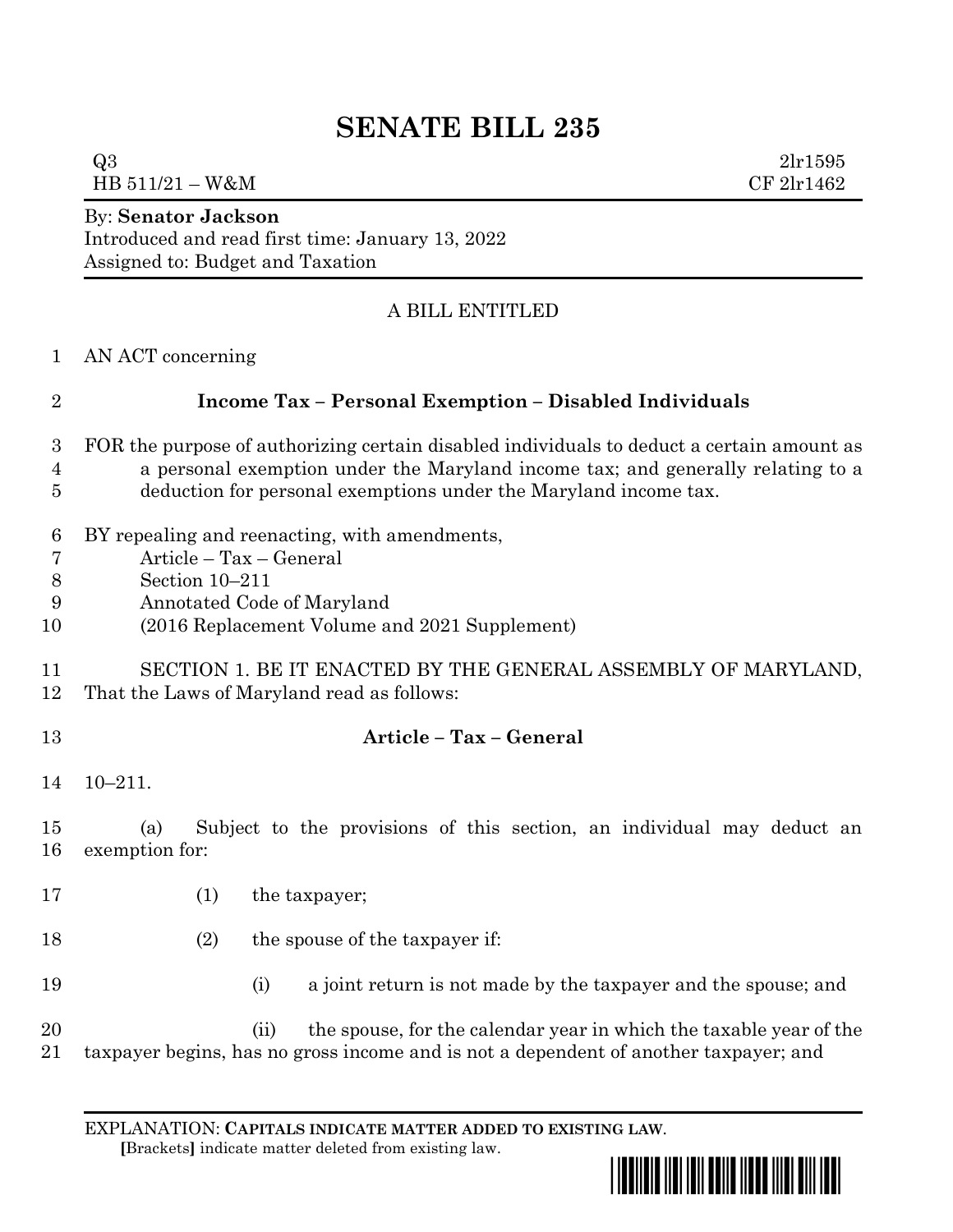## **SENATE BILL 235**

 (3) each individual who is a dependent, as defined in § 152 of the Internal Revenue Code, of the taxpayer for the taxable year.

 (b) Except as provided in subsection (c) of this section, whether or not a federal return is filed, to determine Maryland taxable income, an individual other than a fiduciary may deduct as an exemption:

 (1) \$3,200 for each exemption that the individual may deduct under subsection (a) of this section;

 (2) an additional \$3,200 for each dependent, as defined in § 152 of the Internal Revenue Code, who is at least 65 years old on the last day of the taxable year;

 (3) an additional \$1,000 if the individual, on the last day of the taxable year, is at least 65 years old; and

 (4) an additional \$1,000 if the individual, on the last day of the taxable year, **[**is a blind individual,**] HAS A PERMANENT PHYSICAL DISABILITY, INCLUDING BLINDNESS** as described in § 10–208(c) of this subtitle.

 (c) (1) If an individual other than one described in paragraph (2) of this subsection has federal adjusted gross income for the taxable year greater than \$100,000, the amount allowed for each exemption under subsection (b)(1) or (2) of this section is limited to:

 (i) \$1,600 if federal adjusted gross income for the taxable year does not exceed \$125,000;

 (ii) \$800 if federal adjusted gross income for the taxable year is greater than \$125,000 but not greater than \$150,000; and

 (iii) \$0 if federal adjusted gross income for the taxable year is greater than \$150,000.

25 (2) If a married couple filing a joint return or an individual described in  $\S$  2 of the Internal Revenue Code as a head of household or as a surviving spouse has federal adjusted gross income for the taxable year greater than \$150,000, the amount allowed for 28 each exemption under subsection  $(b)(1)$  or  $(2)$  of this section is limited to:

29 (i) \$1,600 if federal adjusted gross income for the taxable year does not exceed \$175,000;

- (ii) \$800 if federal adjusted gross income for the taxable year is greater than \$175,000 but not greater than \$200,000; and
- (iii) \$0 if federal adjusted gross income for the taxable year is greater than \$200,000.